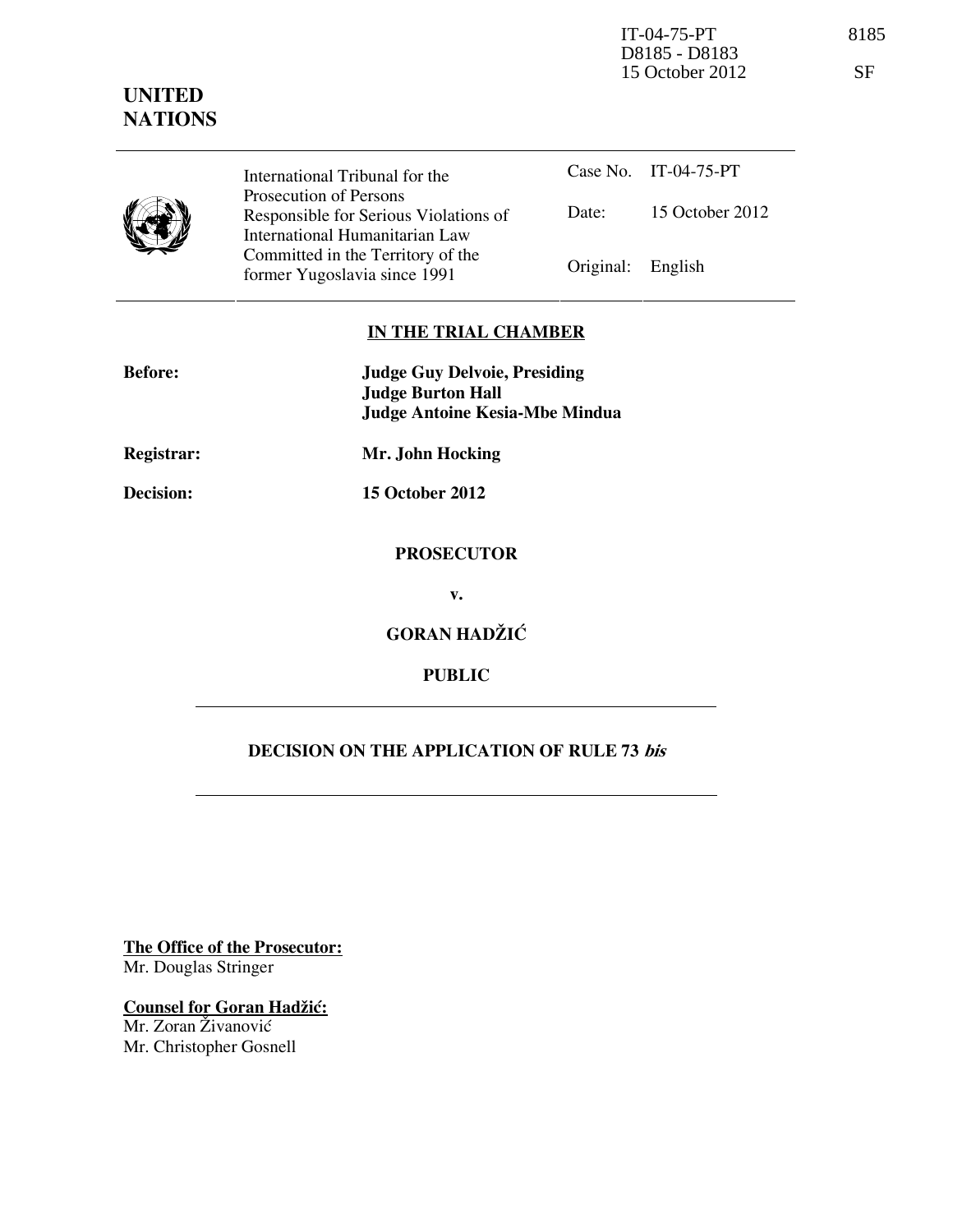1. **THIS TRIAL CHAMBER** of the International Tribunal for the Prosecution of Persons Responsible for Serious Violations of International Humanitarian Law Committed in the Territory of the former Yugoslavia since 1991 ("Tribunal") hereby issues this decision on the allocation of time to the Prosecution for its case-in-chief, pursuant to Rule 73 *bis* of the Rules of Procedure and Evidence of the Tribunal ("Rules")*.*

2. In its Rule 65 *ter* (E) filings, the Prosecution indicated that it would require 172.5 hours of hearing time for the oral presentation of its case-in-chief.<sup>1</sup> At the Pre-Trial Conference held on 15 October 2012, the Prosecution submitted that it would require 170 hours of hearing time for the oral presentation of its case-in-chief.<sup>2</sup> The Defence had no submissions on this issue.<sup>3</sup>

3. Rule 73 *bis* (C)(ii) of the Rules provides that a Trial Chamber, after having heard the Prosecution, shall determine the time available to the Prosecution for presenting evidence. In light of the information provided by the Prosecution, as well as the Trial Chamber's own calculations, the Trial Chamber considers that the Prosecution should be allotted a total of 175 hours in which to present its case-in-chief, including the direct examination and re-examination, if any, of the witnesses it intends to call.

4. A system for monitoring the use of time shall be established by the Registry, which will be responsible for recording time used during the evidence of each witness: (a) by the Prosecution for its examination-in-chief; (b) by the Defence for cross-examination; (c) by the Prosecution for reexamination; (d) by the Judges of the Trial Chamber as a result of putting questions to the witnesses; and (e) for all other matters, including procedural and administrative matters. Regular reports on the use of time shall be compiled by the Registry in conjunction with the Trial Chamber, which shall be provided periodically to the parties. The Trial Chamber shall continually monitor the use of time by the parties and may make further orders, as it considers necessary.

5. Accordingly, the Trial Chamber, pursuant to Rules 54 and 73 *bis* of the Rules, hereby

(a) **DECIDES** that the Prosecution shall lead its evidence within a total time of 175 hours;

 $\overline{a}$ 

<sup>1</sup> Prosecution Notice of Rule 65 *ter* (E) Filings, 20 June 2012, paras 4-5.

<sup>&</sup>lt;sup>2</sup> Hearing, 15 October 2012.

<sup>3</sup> Hearing, 15 October 2012.